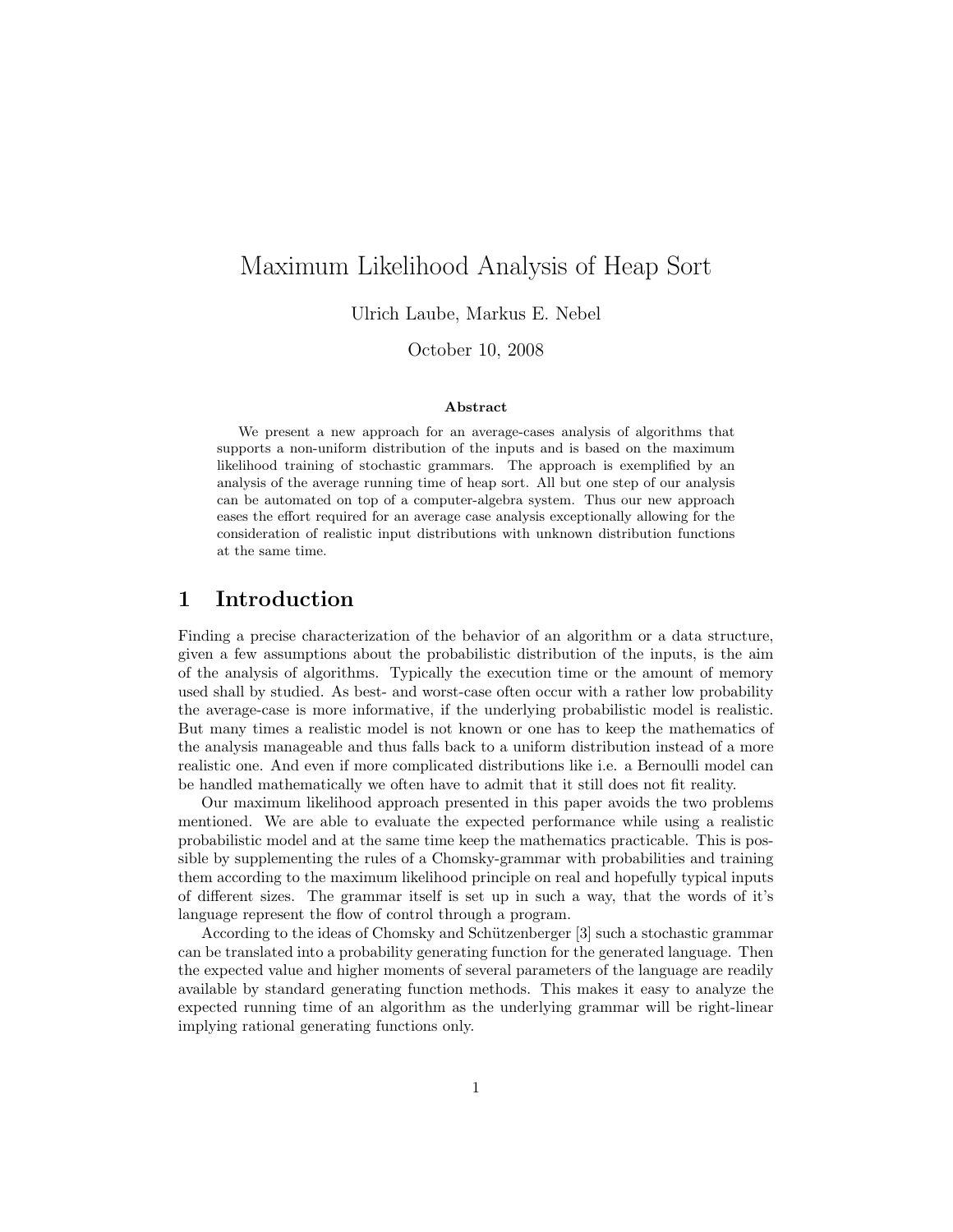In this case all the methods which are necessary for this type of analysis can be performed automatically on a computer using computer-algebra, an automatic averagecase analysis for inputs that have a non-uniform distribution is possible. We have nearly finished a prototype of such a system as a proof of concept. A software system that allows an automatic average-case analysis in the uniform case was presented in [5].

After collecting the results and definitions needed in section 2 we will demonstrate our approach by an analysis of heap sort in section 3.

### 2 Basic Definitions and Known Results

### 2.1 Stochastic Context-Free Grammars

We will use a generalization of context-free grammars by assigning probabilities to the rules. This leads to stochastic context-free grammars (SCFGs) as found in [8] which are commonly used in the area of natural language processing, see for example [12] and in connection with RNA secondary structure prediction in bioinformatics, see for example [4].

Definition 1 (stochastic context-free grammar). A stochastic context-free grammar is a five-tuple  $G = (N, T, R, P, S)$  where  $N = \{V_1 = S, V_2, \ldots, V_k\}$  is a set of variables or non-terminal symbols,  $T = \{a_1, \ldots, a_m\}$  is a set of terminal symbols disjoint from N,  $R = \{r_1, \ldots, r_n\}$  is a subset of  $N \times (N \cup T)^{\star 1}$ , its elements  $r_j = (V_i, \omega_j)$  are called rules or productions. Additionally we denote by  $R_i = \{r_j | r_j = (V_i, \omega_j) \in R\}$  the set of all rules with the same left-hand side  $V_i$ . P is a mapping from R into [0,1] that assigns each rule  $r_j$  its probability  $p_j$ . We write  $V_i \to p_j : \omega_j$  for a rule  $r_j = (V_i, \omega_j) \in R$  with  $P(r_i) = p_i$ . We require that

$$
\sum_{\{j|r_j\in R_i\}} p_j = 1 \quad i = 1, 2, \dots k
$$

holds, that is, we have probability distributions on the rules with the same left-hand side. The symbol  $S = V_1 \in N$  is a distinguished element of N called the axiom or start symbol. All sets in this definition are finite.

The language  $\mathcal{L}(G)$  generated by a SCFG G is the set of all terminal strings or words which can be generated by successively substituting all non-terminals according to the productions starting with the axiom  $S$ . Such a derivation is called *left-most* if always the left-most non-terminal is replaced next. The probability for such a derivation is given by the product of the probabilities of all productions used. The probability of a word generated by the grammar  $G$  is the sum of the probabilities of all its different left-most derivations. Every left-most derivation corresponds uniquely to a parse tree of a word. Clearly unambiguous languages are important here.

The probabilities on the rules thus induce probabilities on the words and parse trees but it is a priori unknown whether a probability distribution on the entire language is

<sup>&</sup>lt;sup>1</sup>When X is a set of symbols,  $X^*$  denotes the set of all finite strings of symbols of X completed by the empty string  $\epsilon$ .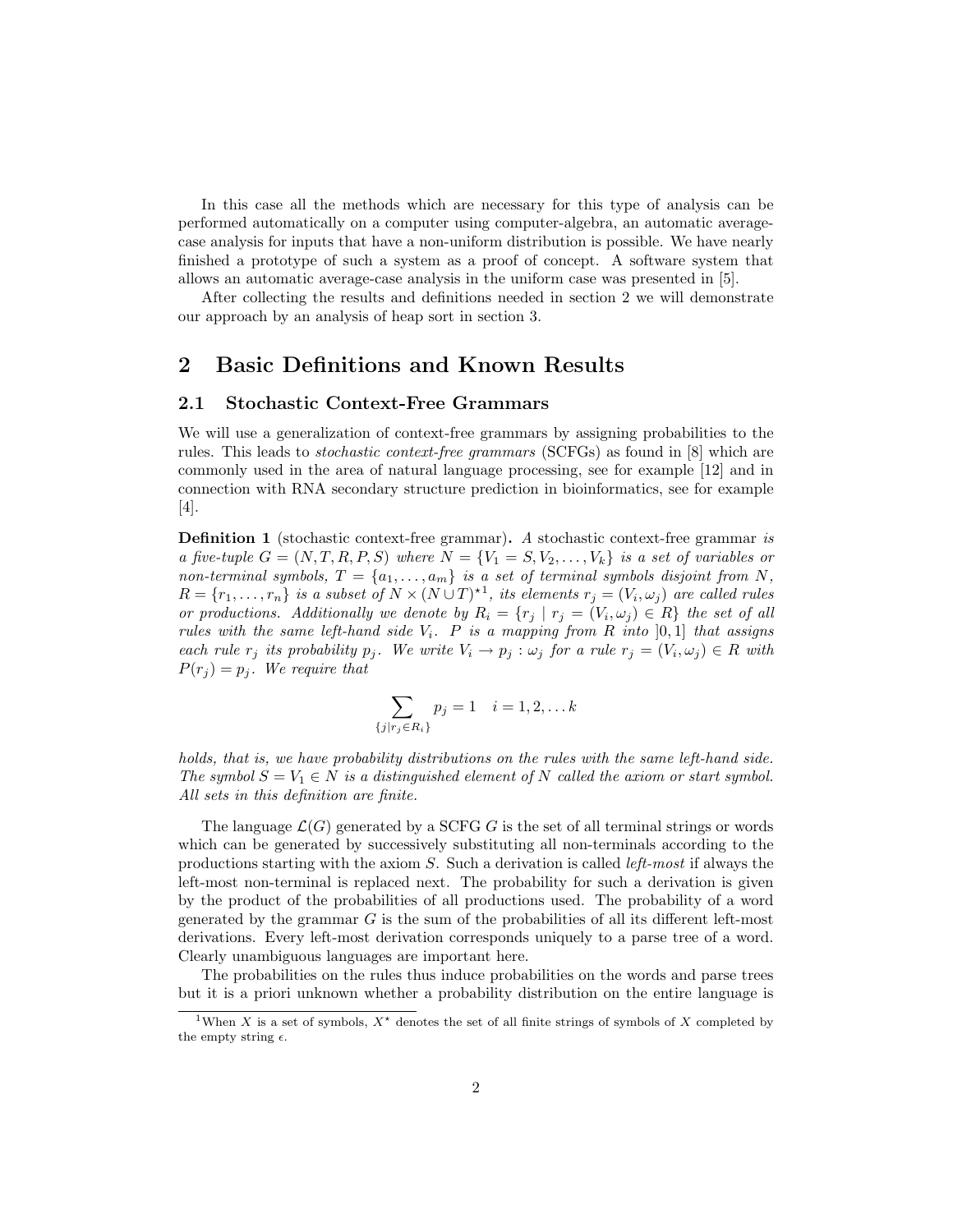induced by a SCFG or not. A SCFG is called *consistent* (sometimes *proper*) if it provides a probability distribution for the generated language, i.e.

$$
\sum_{w \in \mathcal{L}(G)} p(w) = 1.
$$

**Example 1.** The ambiguous SCFG  $S \to \frac{2}{3}$  :  $SS, S \to \frac{1}{3}$  : a is not consistent. As the first rule is more likely than the second, each of the S's is likely to be replaced with two more S's, thus the variable S multiplies without bound and the derivation never terminates. No word is produced in this case and the sum above is less than one due to the missing words. We will find a formal way to prove or disprove consistency later.

#### 2.2 Training and Consistency of SCFGs

What we call the training of a grammar employs the maximum likelihood principle. On a fixed sample from a larger population the maximum likelihood principle tunes the free parameters of the underlying probability model in such a way, that the sample has maximum likelihood, that is, other values for the parameters make the observation of the sample less likely. In our setup the free parameters are the probabilities of the grammar rules. Training the grammar then sets those probabilities in such a way that grammar generates words that closely match the sample set of words provided for the training with maximum likelihood.

The conditions for consistency of such a trained grammar has been investigated by a number of scientists. A conjecture by Wetherell [14] proven in [2] states that assigning relative frequencies found by counting the rules in the parse trees of a finite sample of words from the language results in a consistent SCFG. A simpler proof was found by Chi and Geman in [1]. The results cited above were obtained with more or less explicitly stated assumptions on the grammar, sometimes chain and epsilon rules are not allowed or the grammar must be unambiguous. In [13] these restriction are lifted. The authors prove that the relative frequency, the expectation maximization and a new crossentropy minimization approach each yield a consistent grammar without restrictions on the grammar.

We will use the fact that estimating the probabilities of a stochastic context-free grammar by their relative frequencies yields a maximum likelihood estimate. Counting the relative frequencies is especially efficient for unambiguous grammars used here, as there is only one left-most derivation (parse tree) to consider.

#### 2.3 Formal Power Series and SCFGs

Following [3] we can make use of the connection between formal languages and formal power series and translate an unambiguous context-free grammar into a corresponding structure generating function that counts the number of words of length n, see [6, 10].

**Definition 2** (generating functions). The ordinary generating function of a sequence  $(a_n)_{n\geq 0}$  is the formal power series

$$
A(z) := \sum_{i \geq 0} a_i \cdot z^i.
$$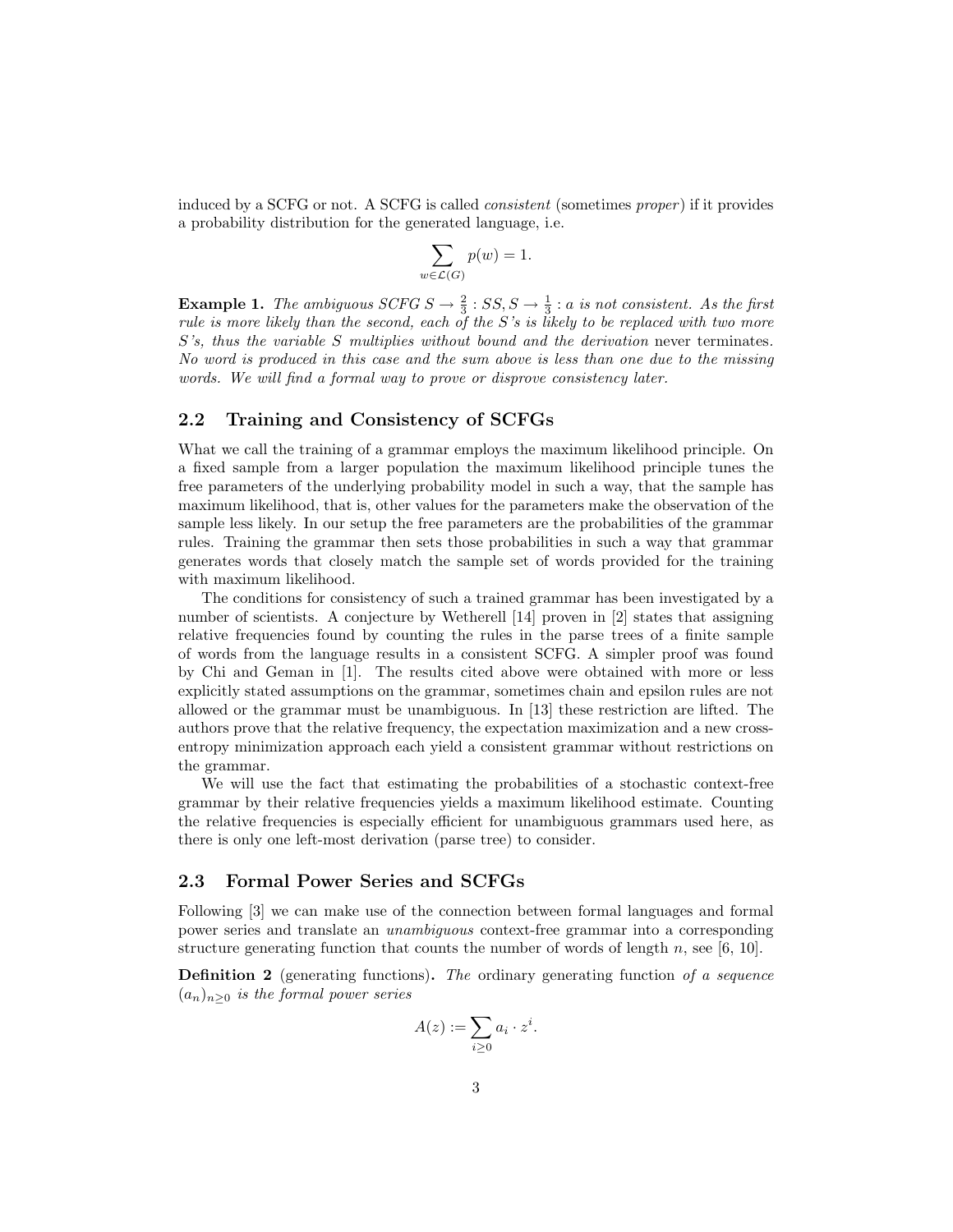The probability generating function of a discrete random variable X is

$$
P(z) := \sum_{k} \Pr(X = k) \cdot z^{k}.
$$

In case of an unambiguous SCFGs the grammar can be translated into a probability generating function  $P(z)$  where the coefficient  $Pr(X = k)$  is the probability that a word of length k is generated. By evaluating  $P(1) = \sum_{k} Pr(X = k)$  we can check whether the SCFG is consistent.

**Example 2.** The unambiguous CFG  $G = (\{S\}, \{ (,) \}, \{ S \rightarrow (S)S, S \rightarrow \epsilon \}, S)$  translates into the equation  $S(z) = z^2 S(z)^2 + 1$ , which has the solution  $S(z) = \frac{1-\sqrt{1-4z^2}}{2z^2} = 1 +$  $z^2 + 2z^4 + 5z^6 + 14z^8 + 42z^{10} + \mathcal{O}(z^{12})$ . It can easily be verified that the coefficients at  $z^n$  count the number of words of length n generated by G. The unambiguous SCFG  $G' = (\{S\}, \{ \zeta, \} \}, \{S \to \frac{1}{3} : S \cup S, S \to \frac{2}{3} : \epsilon \}, S)$  translates into the equation  $S'(z) =$  $\frac{1}{3}z^2S'(z)^2+\frac{2}{3}$ , which has the solution  $S'(z)=\frac{3-\sqrt{9-8z^2}}{2z^2}=\frac{2}{3}+\frac{4}{27}z^2+\frac{16}{243}z^4+\frac{80}{2187}z^6+$  $\mathcal{O}(z^8)$ . Here the coefficient of  $z^n$  is the probability that G' produces a word of length n and verifying that  $S'(1) = 1$  holds, confirms that  $G'$  is consistent.

As seen in Example 2 the interesting information are the coefficients "hidden" in the generating function. Extracting information about the coefficients is possible by singularity analysis. However as the generating functions that emerge in the rest of the paper are rational functions, the SeriesCoefficient command of Mathematica 6 is able to provide exact expression for the coeffcients.

# 3 Maximum Likelihood Analysis of Heap Sort

The maximum likelihood analysis of heap sort performed in this section serves as a showcase, as other algorithms can be analysed too and a variation of this method works for data structures as well, see [11].

As the running time of an algorithm depends on the actual implementation and the machine model used, we opt for Knuth's MIX computer and the implementation from [9] as they are well documented and as results are available for later comparison. However our method is not connected to any specific machine model and works as general as any other technique for performing an average-case analysis.

First we have to describe how we derive the SCFG from the algorithm. The words of the language generated by the grammar will describe the possible flows of control. The algorithms in Knuth's books are written in MIXAL the MIX assembly language and their instructions are easily translated into the rules of a SCFG by the following three rules:

- 1. An unconditional JMP from line i to line j becomes:  $L_i \rightarrow 1 : l_i L_j$ .
- 2. A conditional JMP instruction in line i that may jump to line j becomes:  $L_i \rightarrow$  $p_i: l_i L_j \mid 1-p_i: l_i L_{i+1}$  because the jump may be taken or not.
- 3. All other instructions yield:  $L_i \rightarrow 1 : l_i L_{i+1}$ .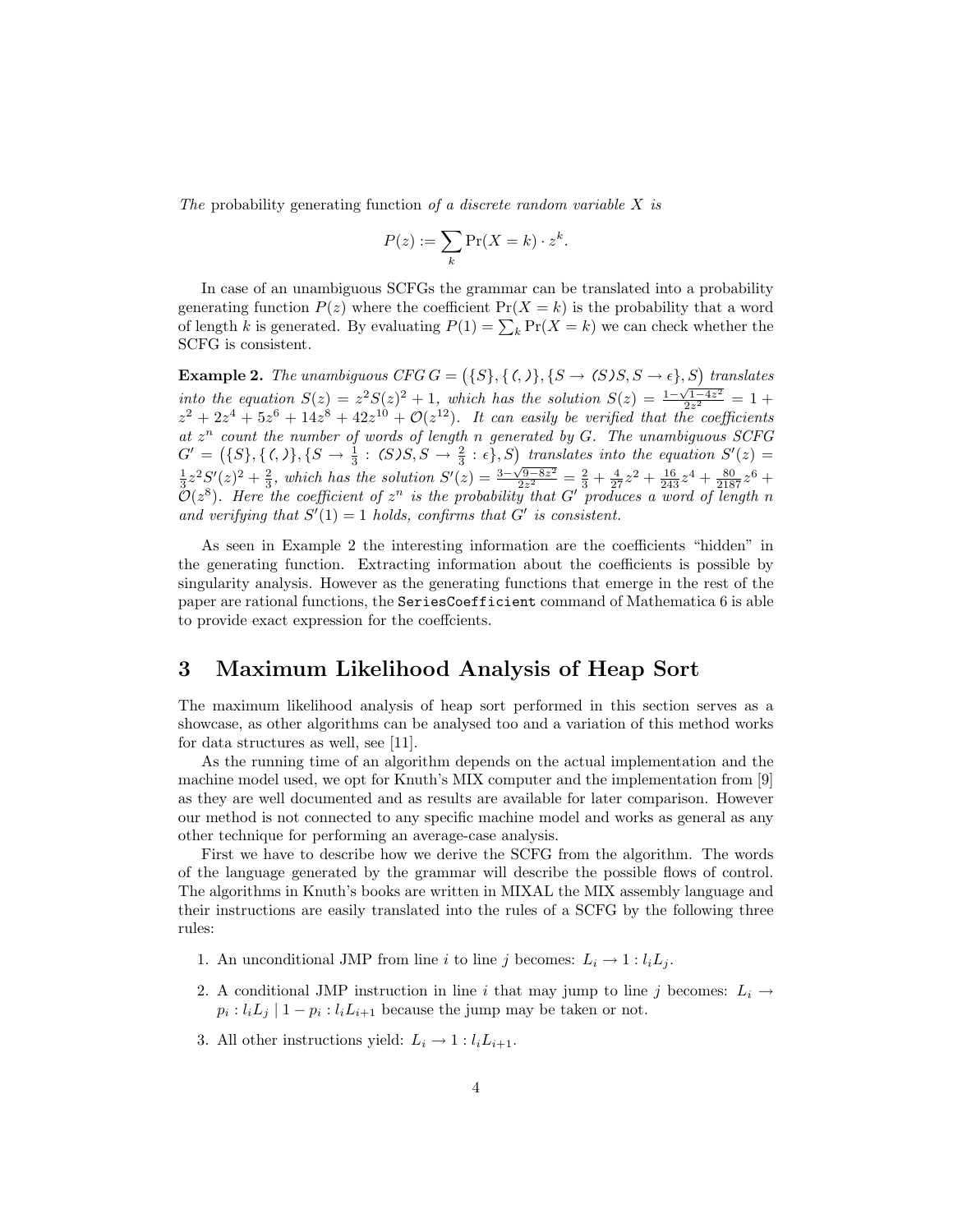When m is the number of the last line of the program we add one final rule  $L_{m+1} \to \epsilon$ thereby allowing the grammar to produce terminal strings (which corresponds to termination of the program).

The words described by such a grammar are just sequences of the line numbers  $l_i$  of the instructions executed. As the grammars are right-linear we obtain regular languages. This is noteworthy as regular languages always have rational structure generating functions, see [10]. We process the SCFGs further to reduce their size, e.g. removing chain rules, but strictly speaking this is not necessary.

In the next step a homomorphism h is used to substitute the  $l_i$ 's by  $h(l_i) = y^{\text{cost}(l_i)}$ , as we do not care about the actual line numbers but about the cost (denoted by  $\cos(t_i)$ ) it implies. In our setup the function cost just looks up the cost of the MIXAL instructions, as shown in the table on the inside of the back cover of Knuth's books. This substitution is however quite flexible, it allows us to introduce the parameter (here the running time) which we are interested in, into the grammar and thus into the generating function which we want to build.

As the coefficient at  $z^n$  in the generating function should "count" the parameter we are interested in, subject to the size of the input  $n$ , we have to make sure that the correct number of  $z$ 's is inserted into the grammar to be able to keep track of the size of the input. In case of heap sort we "mark" the instruction(s) that moves the keys to their final positions with a z each. The code that performs this task is found at the lines 27 and 30 in Program H on page 146f in [9]. Thus when the sorting is finished we have  $n \, z$ 's and thus the cost is correctly contributed to the coefficient at  $z<sup>n</sup>$ . Note that the placement of the variables  $z$ , taking care of one or more elements of the input, is the only part of our analysis which has no obvious algorithmic automation, as it requires understanding of the algorithm under examination.

The rules of the grammar are now interpreted as equations. The equations are of course linear and after eliminating the variables we can find the solution, i.e. the generating function, which is a rational function in  $z$  and  $y$  as mentioned before. Turning Program H from page 146f in [9] into a grammar yields:

| $L_1 \rightarrow 1$ : $\mathtt{idpt} L_{21}$                               | $L_1 = y^{12} L_{21}$                                |
|----------------------------------------------------------------------------|------------------------------------------------------|
| $L_{11} \rightarrow p_{11}$ : jolr $L_{16}$   $(1 - p_{11})$ : jr $L_{16}$ | $L_{11} = p_{11}y^7L_{16} + (1-p_{11})y^3L_{16}$     |
| $L_{16} \rightarrow p_{16}$ : jst $L_{21}   (1 - p_{16})$ : jw $L_{24}$    | $L_{16} = p_{16}y^{6}L_{21} + (1-p_{16})y^{3}L_{24}$ |
| $L_{21} \rightarrow p_{21}$ : $jL_{22}   (1-p_{21})$ : $jcsL_{11}$         | $L_{21} = p_{21}yL_{22} + (1-p_{21})y^5L_{11}$       |
| $L_{22} \rightarrow p_{22}$ : jw $L_{24}   (1-p_{22})$ : jlr $L_{16}$      | $L_{22} = p_{22}y^{3}L_{24} + (1-p_{22})y^{5}L_{16}$ |
| $L_{24} \rightarrow p_{24}$ : jgz $L_{29}$   $(1-p_{24})$ : jdpt $L_{21}$  | $L_{24} = p_{24}y^8zL_{29} + (1-p_{24})y^{11}L_{21}$ |
| $L_{29} \rightarrow p_{29}$ : jez $L_{29} \mid (1-p_{29})$ : jpt $L_{21}$  | $L_{29} = p_{29}y^3z + (1-p_{29})y^8L_{21}$          |

Removing the chain rules gives a pair of rules for every conditional jump shown on the left with blocks of instructions that belong together, abbreviated with letters typeset with an upright font. The homomorphism  $h$  now replaces the non-italic letters in the rules in such a way that we track the running time in the exponent of symbol y in the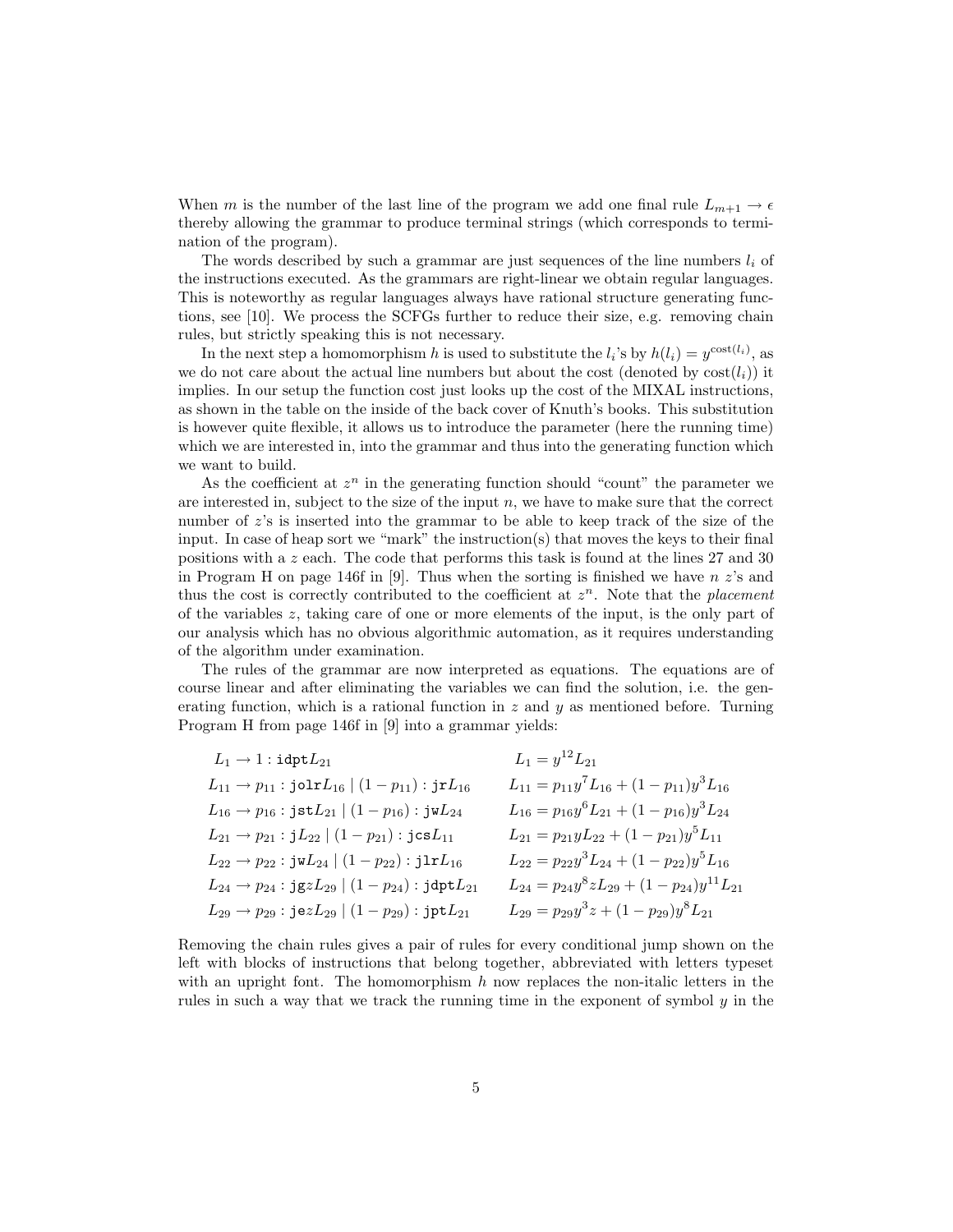equations on the right. Back substitution yields the solution

$$
H(z,y) = \frac{p_{24}p_{29}y^{27}z^2 \cdot h(y)}{1 - p_{16}p_{21}\bar{p}_{22}y^{12} - p_{16}y^{14} \cdot g(y) - (p_{24}\bar{p}_{29}zy^5 + \bar{p}_{24})y^{15} \cdot h(y)}
$$
(1)

with

$$
g(y) = \bar{p}_{21}\bar{p}_{11} + p_{21}p_{11}y^4, h(y) = \bar{p}_{16}y^7 \cdot g(y) + p_{21}\bar{p}_{16}\bar{p}_{22}y^5 + p_{21}p_{22}.
$$

As a consistent SCFG induces a probability distribution on the entire language we do not automatically have a probability distribution if we look on a subset of the language. To get a distribution on the subset we have to normalize the probabilities involved. This is achieved by dividing through the probability of the subset, in our case the probability that the flow of control string was recorded for an input of size  $n$ . Accordingly we have to determine the quotient of the weighted cost of all inputs of size  $n$  and the probability for such an input<sup>2</sup>:

$$
H(n) := \frac{}{[z^n]H(z, 1)}
$$
  
= 2 + 5n +  $\frac{(n-1)(22 + 4p_{11}(1 - p_{21}) - p_{21}(2 + 5p_{22}) - 8p_{16}(1 - p_{21}p_{22}))}{(1 - p_{16}(1 - p_{21}p_{22}))p_{24}}.$  (2)

This solution still contains the probabilities  $p_i$ , and we use the maximum likelihood principle to train them on five generate sets of integer sequences. Each set is based on a different probability model (random permutation (rp), Gauss distributed (gd), nearly ordered ascending (noa) and descending (nod), many duplicates (md)) and consists of sequences with lengths from 10 to 860 in steps of 10. For each size 100 sequences are randomly generated and sorted with heap sort running on a MIX virtual machine from the GNU MIX Development Kit. For each input we record the flow of control as a string of line numbers and parse those words subsequently. The number of occurrences of each rule in the parses is counted for each size separately.

To extend the measurements to input sizes beyond 860 we perform a general linear least squares fitting. Here "general" refers to the fact, that the model function is a linear combination of basis functions and their products, which themselves can be nonlinear, but the model function's dependence on the parameters is linear. The set of basis functions is chosen according to the algorithm to be analyzed. E.g. if the algorithm contains nested loops, some of the numbers are likely to grow with  $\Theta(n^2)$  or even  $\Theta(n^3)$ , thus we include  $n<sup>2</sup>$  or  $n<sup>3</sup>$  in the set of basis functions as well as a linear and constant term. Likewise if the algorithm splits the input repeatedly into halves or operates on a tree-like structures the algorithm spits the input repeatedly into haives of operates on a tree-like structures<br>we would expect some numbers to grow with  $\Theta(\ln(n))$  or  $\Theta(\sqrt{n})$  and thus we include them in the set of basis functions.

This provides us with a function in  $n$  for every rule in the SCFG that estimates the number of times the rule appears in a parse of a "flow of control string" for an

<sup>&</sup>lt;sup>2</sup>Taking coefficients of a generating function  $A(z)$  is denoted by  $[z<sup>n</sup>]A(z)$  and returns  $a_n$ . As this notation may be ambiguous we use  $\langle z^n, A(z)\rangle$  synonymously.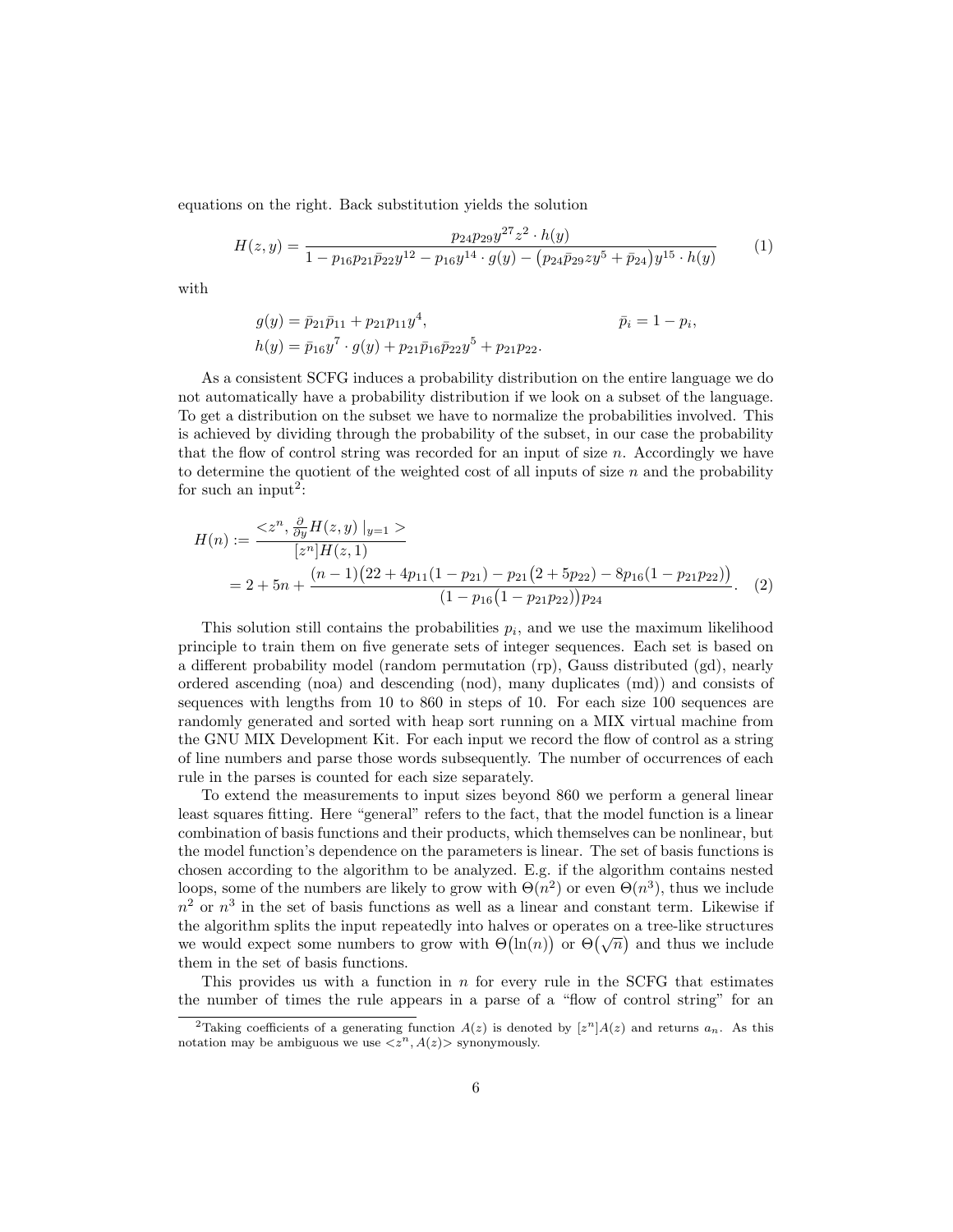

Figure 1: Probability  $p_{11}$  exhibits a periodic oscillation, in case of almost reversely ordered sequences the oscillation is shifted.

dividing each function by the sum of the functions of every rule with the same left-hand input of size  $n$ . The relative frequencies for each grammar rule are obtained by simply side, thereby ensuring that after the fitting the relative frequencies still sum up to one. Now the training of the SCFGs is complete as the relative frequencies are a maximum likelihood estimate for the unknown probabilities of the grammar rules. As already noted in [9] when comparing the probabilities for the different input distributions we observe that heap sort is quite insusceptible to differently distributed inputs.

The trained probability functions  $p_{11}(n)$ ,  $p_{16}(n)$ ,  $p_{21}(n)$ ,  $p_{22}(n)$ ,  $p_{24}(n)$  are now inserted into (2) and dividing the leading coefficients of the nominator and denominator of (2) yields the following asymptotic results:

$$
H_{\rm rp}(n) = 23.65 \cdot n \ln(n) + \mathcal{O}(n) \qquad H_{\rm gd}(n) = 23.63 \cdot n \ln(n) + \mathcal{O}(n)
$$
  
\n
$$
H_{\rm noa}(n) = 23.72 \cdot n \ln(n) + \mathcal{O}(n) \qquad H_{\rm nod}(n) = 22.86 \cdot n \ln(n) + \mathcal{O}(n)
$$
  
\n
$$
H_{\rm md}(n) = 22.79 \cdot n \ln(n) + \mathcal{O}(n)
$$

In [11] the authors prove that the maxmimum likelihood analysis as performed above, finds the average case result, thus we can compare it to Knuth's empirical result from page 148 in [9]:  $23.08 \cdot n \ln(n)$ .

A closer look at probability  $p_{11}$  reveals, that the tree structure of the heap has a subtle influence, see Figure 1. Whenever the number of keys is near  $\sum_{i=0}^{k} 2^i$  for a suitable k, indicated by the vertical lines in the plots, the probability peaks.  $\sum_{i=0}^{k} 2^i$  is the number of nodes in a binary tree with height  $k$ , that is completely filled. Interestingly for almost reversely ordered inputs the periodic behavior is shifted. Such a periodic behavior is not captured by the functions used for the least squares fitting. We allowed experimentally "Fourier polynomials", that are truncated Fourier series, as basis functions in our fitting process, and we were able to capture the periodic behavior, but as the improvement in the results is less than the variance due to the randomness, this is not worth the effort.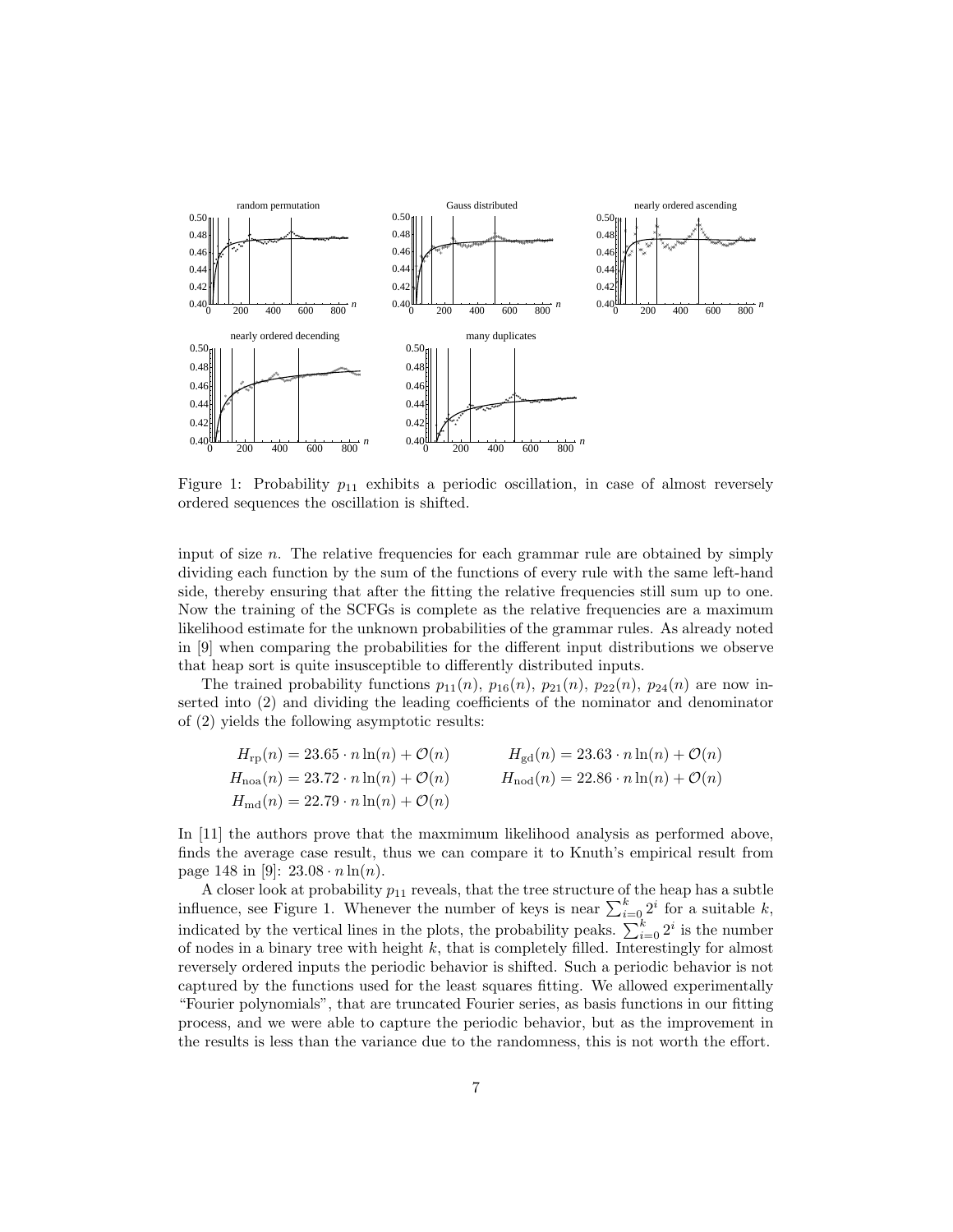#### 3.1 Further results for other parameters

Changing the homomorphism  $h$  allows us to track the average number of key comparions in the exponent of symbol y, here  $h(\mathbf{b}) = h(\mathbf{r}) = y$  and  $h(\cdot) = \epsilon$  otherwise, we find:

$$
C_{\rm rp}(n) = 2.97 \cdot n \ln(n) - 7.13n + o(n) \qquad C_{\rm gd}(n) = 2.97 \cdot n \ln(n) - 7.08n + o(n)
$$
  
\n
$$
C_{\rm noa}(n) = 3.00 \cdot n \ln(n) - 6.41n + o(n) \qquad C_{\rm nod}(n) = 2.84 \cdot n \ln(n) - 7.29n + o(n)
$$
  
\n
$$
C_{\rm md}(n) = 2.86 \cdot n \ln(n) - 7.09n + o(n)
$$

The average number of interchanges is found by adjusting the homomorphism  $h$  once more:  $h(\mathbf{s}) = h(\mathbf{w}) = h(\mathbf{g}) = y$  and  $h(\cdot) = \epsilon$  otherwise:

$$
I_{\rm rp}(n) = 1.49 \cdot n \ln(n) - 1.42n + o(n) \qquad I_{\rm gd}(n) = 1.49 \cdot n \ln(n) - 1.40n + o(n)
$$
  
\n
$$
I_{\rm noa}(n) = 1.50 \cdot n \ln(n) - 0.83n + o(n) \qquad I_{\rm nod}(n) = 1.42 \cdot n \ln(n) - 1.78n + o(n)
$$
  
\n
$$
I_{\rm md}(n) = 1.43 \cdot n \ln(n) - 1.57n + o(n)
$$

For random inputs Knuth reports  $2.885 \tcdot n \cdot \ln(n) - 3.042 \cdot n - \ln(n)$  for the average number of key comparisons and  $1.443 \cdot n \cdot \ln(n) - 0.87 \cdot n - 1$  for the average number of interchanges. In [7] on page 165 the results of a simulation of heapsort implemented in C are reported. The average number of key comparisons is given as  $2.885 \cdot n \cdot \ln(n) - 3.0233 \cdot n$  and the average number of interchanges is given as  $1.443 \cdot n \cdot \ln(n) - 0.8602 \cdot n$ .

#### 3.2 Calculating higher moments

Deriving results for the variance of the different parameters is technically possible, by using the well known formulars for generating functions, but does not yield accurate results. This is due to the fact, that the right-linear grammar introduced before is more general than necessary. In case of heapsort it's language contains infinitely many words that are valid paths in the corresponding automaton, but they would never occur as flows of control for real inputs. For example the loops in the program are finished after a certain number of iterations. However in the corresponding automaton the loops can be traversed arbitrarily often. The probability for this is small but still positive thus the generating function respects all the cases that would never occur for real inputs. In our experiments the calculated variance had the correct asymptotic growth but the coefficient was too large compared to actual variance of the sample inputs used for the training the grammars.

Even if the grammar only reproduces the valid flows-of-control strings there is another cause that hinders the calculation of the variance. Knuth's version of heapsort uses the siftup-subroutine in two phases, the heap creation and the selection phase, but we only assign one set of probabilities to the jumps in the siftup-subroutine, thus averaging the two phases and thereby giving up information. To clarify the before mentioned effects, imagine a source that produces strings of ones and zeros, where both symbols have probability  $1/2$  and a second source that produces 0-1-strings of the form  $0^k1^k$ . In both cases we would set the probabilities in a grammar trained on both sets of 0-1-strings to  $1/2$ , but the variance of the number of ones in the two sets of 0-1-strings for a fixed length is quite different, positive in the first case and zero in the second case. We are not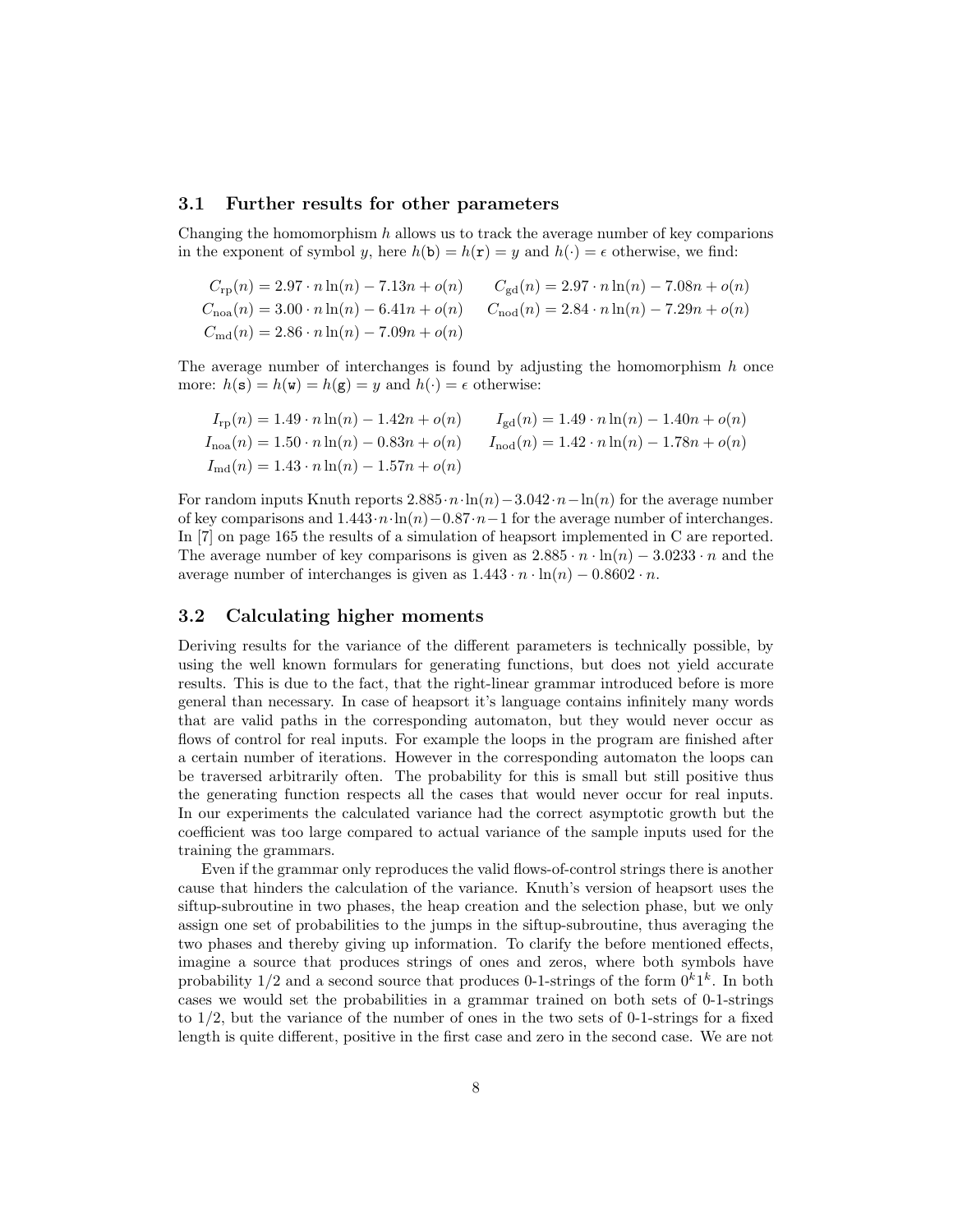able to distinguish the two cases by means of right-linear grammarswith a finite number of non-terminals.

A slight improvement in the calculation of the variance was possible by changing the grammar to make a distinction whether the jump before the current one was taken or not. This allows one step dependencies to be taken into account and can be extended to allow for more steps. However the size of the grammar and the number of probabilities that have to be trained increase with every additional step and quickly become not feasible.

### 4 Conclusions

The probabilities of the rules are simply the probabilities for the various conditional jumps being taken or not. Instead of training them, they could be derived in an abstract manner by inspecting the profile of an algorithm. The profile is just the number of times each instruction is executed. Together with Kirchhoff's law one can deduce the number of times a jump is taken respective not taken. These numbers of course depend on various properties of the inputs, e.g. the number of left-to-right minima in case of permutations. Expressing these properties for non-uniform distributions of the input is the difficult part of a common average-case analysis.

Our new approach to describe the flow of control via stochastic context-free grammars avoids such tedious computations. Deriving exact results for the average performance is easily possible for different parameters and distributions.

Moreover, after a grammar has been trained on a set of inputs the resulting set of probabilities provides full information on the corresponding algorithm. Hence we are able to conserve the result of training by just storing the probabilites. If later we aim for studying a parameter we had not in mind during the training this is no problem at all; we just have to use a different homomorphism for introducing the parameter e.g. a different function  $\text{cost}(l_i)$ . for weighting the instructions of the algorithm. This is impossible for a plain simulation as no statistics have been collected on unconsidered parameters beforehand. Only an expensive rerun of the entire simulation would allow other parameters to be analyzed in that case.

When based on right-linear grammars, all steps carried out during the maximum likelihood analysis can be performed automatically within a computer-algebra system, with the only exception of capturing the size of the input by introducing the symbol z as some understanding of the algorithm is required. Thus our approach eases the effort required for an average case analysis exceptionally allowing for the consideration of realistic input distributions with unknown distribution functions at the same time.

Further interesting questions are: Which probability distributions can be modeled by a SCFG? Is there any influence on the results obtained by changing the language and/or the grammar assuming that the same objects respective algorithms are encoded? Is the placment of the "marker" z tractable? Are there grammars that allow a good estimation of the variance? All this should be considered in further investigations.